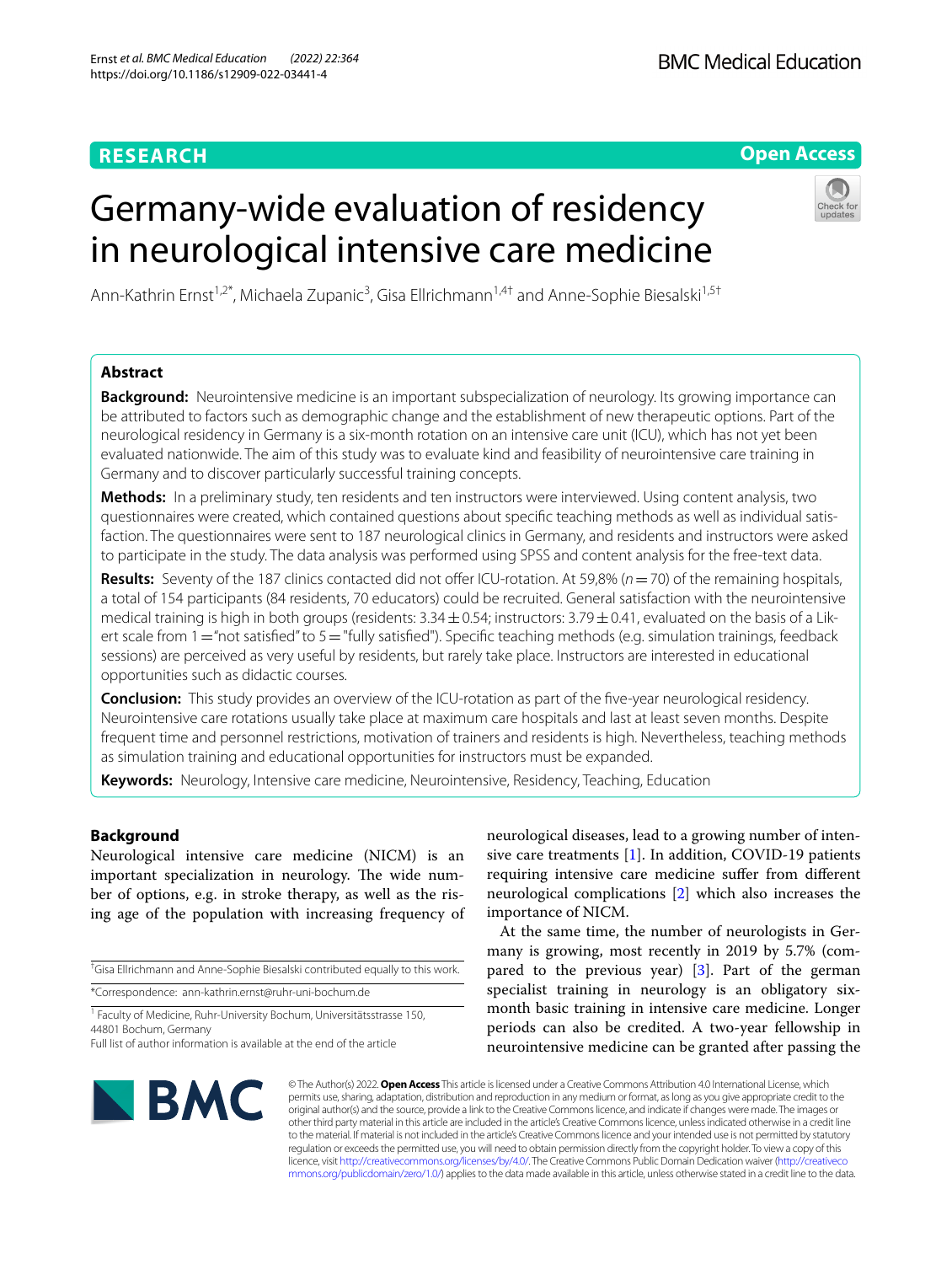specialist examination in order to get the title of intensive care medicine specialist [\[4](#page-8-3), [5\]](#page-8-4).

In fact, however, the six-month residency cannot always be guaranteed to assisting physicians. Busse et. al. [[6\]](#page-8-5), who evaluated intensive care units (ICUs) in 2018, provided initial data: Only 12.2% of the hospitals with certifed stroke units have an independent neurological intensive care unit (NICU). In many cases, stroke unit rotations are accepted as a substitute for working in an ICU  $[6]$  $[6]$ .

Currently, no data are available on the duration and quality of neurology intensive care training in Germany.

Throughout Europe, the guidelines differ considerably: a survey by Kleineberg et al. [[7\]](#page-8-6) showed signifcant international diversity regarding the duration of intensive care training while in residency. In about 15 countries carrying out intensive care rotation, it lasts between one and six months. Although the study did not collect data on the quality of intensive care training in particular, it called for a more uniform concept as it was defned by the European Academy of Neurology (EAN) [[7](#page-8-6)].

In the USA, neurological residency does not necessarily include intensive care rotation. If it does, it often lasts a maximum of four weeks [\[8](#page-8-7)]. Similar to Germany, the USresidency can be followed by a specialized, two-year fellowship. However, an evaluation of the fellowship by the Physician Certifcation and Fellowship Training Committee of the Neurocritical Care Society in 2015 showed a great heterogeneity in the type of neurointensive medical training and a lack of consistency in requirements for fellow procedural competence  $[9]$  $[9]$ . The aim of our study was to evaluate kind and feasibility of neurointensive care training in Germany and to discover particularly successful training concepts.

## **Methods**

In order to develop a questionnaire, qualitative interviews were conducted with neurological residents (*n*=10) and instructors  $(n=10)$  in ICUs as part of a preliminary study (Note: In the following, the term "instructor" refers to the specialist who instructs the residents on the ICU). The interview guide was based on experiences with varying teaching methods and perceived individual development during the neurological medical training. After deductive content analysis of the interviews, two questionnaires were designed—one for the instructors and one for the residents. In addition to questions on specifc teaching methods, they contained Likert scales for assessing individual satisfaction and two free text questions. The sum value of the items that were determined to both groups served as level for satisfaction of the neurological medical training in both groups. The internal consistency of those items was examined and showed a good Cronbach's alpha>0.780 for both groups. Validation of the

questionnaire was carried out in the present study. Inclusion criteria for the residents were at least two months of regularly working in the ICU as part of their neurological residency or fnishing ICU training no longer than four months ago.

Participation in the preliminary or main study in all cases was voluntary and could be stopped at any time without giving reasons. Both parts of the study received a positive ethics vote from the Ruhr-University of Bochum (Registration numbers: 18–6535-AMG, 18–6693-BR).

For recruitment we used a list of ICUs treating neurological patients in Germany published by the German Society for Neurointensive and Emergency Medicine (DGNI) [\[10](#page-8-9)]. After removing clinics with exclusively neurosurgical ICUs, 187 hospitals in Germany remained.

Initially, chief physicians were asked for assistance with the study. If this failed, the hospitals were contacted by phone or we used personal acquaintances in consultation the German Society of Neurology (DGN), the DGNI as well as the Network "Junge Neurologen". Physicians who agreed to participate could either complete the questionnaire using the online platform or be interviewed by telephone. The participation period was set between September 13, 2019 and April 30, 2020.

The analysis of the data was carried out descriptively as well as inductively (comparison of groups with analyses of variance, ANOVA) using SPSS (version 26). The two free text questions were tagged with codes and analyzed by summarizing content analysis according to Mayring (2014) [\[11\]](#page-8-10).

## **Results**

Seventy of the 187 hospitals contacted did not offer a rotation to an ICU. Based on the remaining 117 clinics, a total of 154 participants (84 residents, 70 instructors) were recruited at 70 locations (59,8%). In some cases, several representatives of a group answered the questionnaire (Table [1\)](#page-2-0).

The majority of the surveyed residents (48.8% male) were in the advanced stage of their education.  $47.6\%$  ( $n=40$ ) were in the third/fourth year of their residency and 32.1% (*n*=12) were at least in the ffth year of residency. Of the instructors, 85.7%  $(n=60)$  were specialists in neurology, and 81.4% (*n*=57) had an additional specialty in critical care medicine in addition to their initial specialty.

The majority of respondents in both groups work in maximum care facilities, mostly publicly funded, at university hospitals or at an academic teaching hospital (Table [2](#page-2-1)). 84.3%  $(n=59)$  of the surveyed specialists could offer fellowships in "intensive care medicine" at their hospital.

## **Organization in the ICU**

45.8% of the residents were responsible for four to eight patients in the ICU, 35.7% ( $n = 30$ ) treated more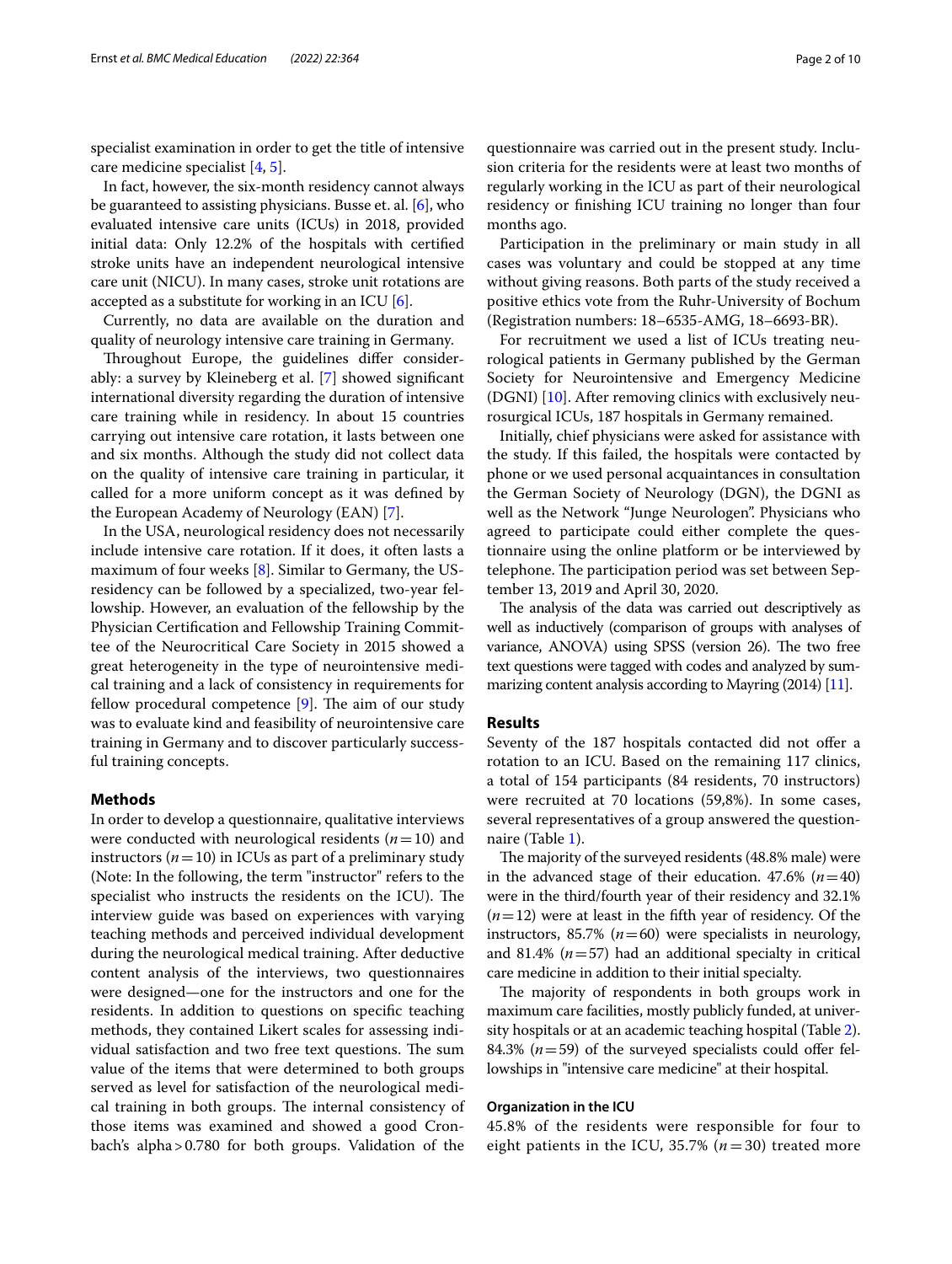## <span id="page-2-0"></span>**Table 1** Properties of the participants

|                    | Residents n (%) <sup>a</sup> | Instructors n $(\%)^a$ |           |
|--------------------|------------------------------|------------------------|-----------|
| male               | 41 (48.8)                    |                        | 53 (75.7) |
| female             | 43 (51.2)                    |                        | 15(21.4)  |
| other              |                              |                        | 1(1.4)    |
| under 31           | 40 (47.6)                    |                        | 1(1.4)    |
| $31 - 38$          | 43 (51.2)                    |                        | 10(14.3)  |
| $39 - 47$          | 1(1.2)                       |                        | 34 (48.6) |
| over 47            |                              |                        | 25(35.7)  |
| under <sub>2</sub> | 14(16.7)                     | under 10               | 5(7.1)    |
| $2 - 5$            | 49 (58.3)                    | $10 - 15$              | 22(31.4)  |
| over 5             | 21(25.0)                     | over 15                | 43 (61.4) |
|                    |                              |                        |           |

a Percentages relate to the group of residents (*n*=84) respective instructors  $(n=70)$ 

than eight patients.  $40.5\%$  ( $n = 34$ ) of the residents additionally took care of patients on the intermediate care ward. 85.7%  $(n=72)$  of the residents had to work in night and weekend shifts.

## **Rotation**

54.3% (*n*=33) of the instructors stated that the time for rotation to the ICU is not determined when residents start working in the neurological department. More than half of the residents  $(n=37, 52.9%)$  have the option of doing their ICU rotation part-time.

For 67 residents (80.7%) an obligatory contact person during ICU time was present, 46 (55,4%) had a regular debriefng. Further information on ICU teaching (*n*=83,  $1 =$ missing) is given in Table [3](#page-3-0).

## **Training**

57.1% (*n*=48) of the residents and 82.9% (*n*=58) of the instructors had a written introductory concept for the ICU. More than half of the residents (58.3%, *n*=49) were mainly introduced by other residents (from neurology or another specialty) or other non-medical professional groups such as nursing staff  $(11.9\%)$ . 58.3%  $(n=49)$  of the participating residents had completed an internship in anesthesiology as part of their introductory training.

## **Continuing education and teaching**

62.9%  $(n=44)$  of the instructors had no opportunity to plan or conduct residency training during their working hours. 20.0% (*n*=14) were rarely and 11.4% (*n*=8) irregularly released from work, 5.7%  $(n=4)$  regularly or daily. Most of the resident's self-study must be done outside working hours. Only three of the residents had fixed times for self-study during their working hours. The average time for self-study was 3.22 h per week. Nearly

## <span id="page-2-1"></span>**Table 2** Features of the clinics

|                                           |                                | Residents n (%) <sup>a</sup> | Instructors n $(\%)^a$ |
|-------------------------------------------|--------------------------------|------------------------------|------------------------|
| Ownership                                 | nonprofit                      | 4(4.8)                       | 4(5.7)                 |
|                                           | private                        | 7(8.3)                       | 10(14.3)               |
|                                           | public                         | 73 (86.9)                    | 56 (80.0)              |
| Supply level                              | maximum treatment              | 75 (89.3)                    | 53 (75.7)              |
|                                           | specialized care               | 8(9.5)                       | 15(21.4)               |
|                                           | basic/regulated supply         | 1(1.2)                       | 2(2.9)                 |
| Number of beds in the neurological clinic | up to 30                       | 11(13.1)                     | 3(4.3)                 |
|                                           | $31 - 60$                      | 25 (29.8)                    | 12(17.1)               |
|                                           | from $61$                      | 48 (57.1)                    | 50(71.4)               |
| Number of beds in the ICU                 | up to $10$                     | 24 (28.6)                    | 24(34.3)               |
|                                           | $11 - 15$                      | 36 (42.9)                    | 18(25.7)               |
|                                           | from 15                        | 23(27.4)                     | 28 (40.0)              |
| Type of ICU                               | neurological                   | 46 (54.8)                    | 33(47.1)               |
|                                           | neurological-neurosurgical     | 9(10.7)                      | 8(11.4)                |
|                                           | interdisciplinary-operative    | 5(6.0)                       | 2(2.9)                 |
|                                           | interdisciplinary-conservative | 21(25.0)                     | 20(28.6)               |
|                                           | other                          | 2(2.4)                       | 7(10.0)                |
| Time spent on documentation               | <25% of working time           | 13(15.5)                     | $\overline{a}$         |
|                                           | 25-50% of working time         | 59 (70.2)                    |                        |
|                                           | > 50% of working time          | 11(13.1)                     | -                      |

a Percentages relate to the group of residents (*n*=84) respective instructors (*n*=70)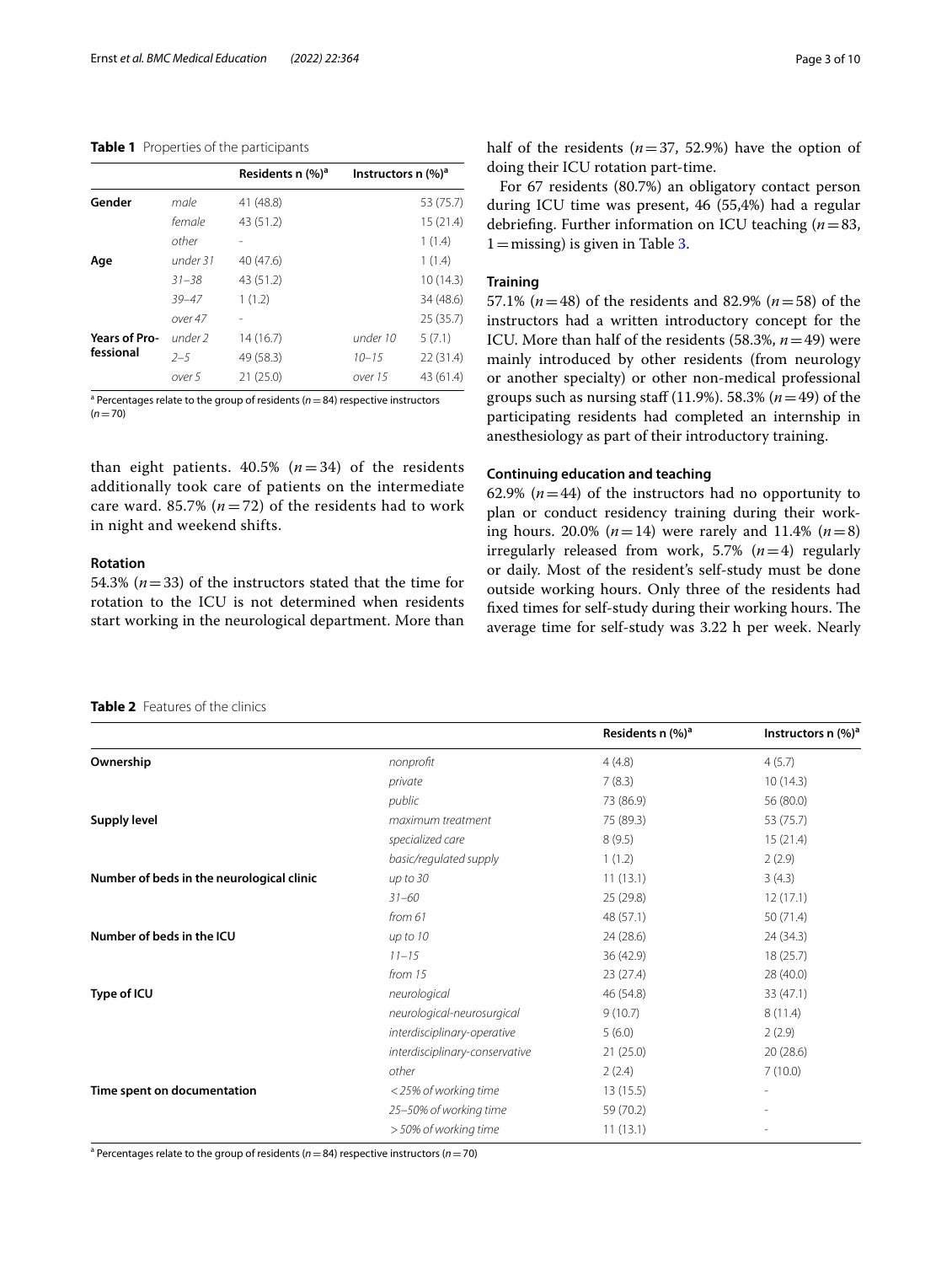<span id="page-3-0"></span>

|                                                                      |                                 | Residents n $(\%)^a$ |
|----------------------------------------------------------------------|---------------------------------|----------------------|
| Number of neurological assistants rotating simultaneously to the ICU | $1 - 3$                         | 33 (39.8)            |
|                                                                      | $4 - 6$                         | 21(25.3)             |
|                                                                      | $7 - 9$                         | 18(21.6)             |
|                                                                      | 10 or more                      | 10(12.0)             |
| Weeks of training before first (night/weekend) duty                  | up to 2                         | 5(6.0)               |
|                                                                      | $>2-4$                          | 20(24.1)             |
|                                                                      | $>4-6$                          | 12(14.4)             |
|                                                                      | >6                              | 34 (40.9)            |
| Duration of the rotation                                             | less that 4 months              | 1(1.2)               |
|                                                                      | 4-6 months                      | 18(21.7)             |
|                                                                      | $7-10$ months                   | 24 (28.9)            |
|                                                                      | $>10$ months                    | 41 (49.4)            |
| Time of the (first) rotation                                         | 1st/2nd year of residency       | 32 (38.6)            |
|                                                                      | 3rd/4th year of residency       | 41 (49.4)            |
|                                                                      | After the 4th year of residency | 11(13.2)             |
| Pure training period at the start of the rotation                    | $<$ 1 week                      | 30(35.1)             |
|                                                                      | 1-2 weeks                       | 18(21.7)             |
|                                                                      | 3-4 weeks                       | 23(27.7)             |
|                                                                      | >4 weeks                        | 12(14.4)             |

<sup>a</sup> Percentages relate to the group of residents (*n* = 83, 1 = missing)

one-third  $(30.0\%, n=21)$  of the instructors had received training (e.g. didactics course) in teaching or further education. However, the majority  $(65.7\%, n=46)$  had not yet taken part in educational training.

39.3% (*n*=33) of the residents and 74.3% (*n*=52) of the instructors could perform simulation training sessions in ICU. 81.0% ( $n=68$ ) of the residents and 98.6% ( $n=69$ ) of the instructors had standard operating procedures (SOPs) for their ICUs.

About one third  $(31.4\%, n=22)$  of the instructors administered a knowledge test before the residents worked alone for the first time.  $60.0\%$   $(n=42)$  of the instructors and 82.1%  $(n=69)$  of the residents declared that no test was performed before the frst shift.

## **Documentation of mistakes and evaluation**

82.9% (*n*=58) of the instructors and 45.2% (*n*=38) of the residents could document mistakes in a special system, but only three (7.9%) of the residents had already used it. 23.8% ( $n=20$ ) of the residents did not even know whether such a system existed for the ICU. According to 68.6%  $(n=48)$  of the instructors, the quality of continuing education was assessed internally. Once again, the residental information difered from that of the instructors: 46.4% (*n*=39) of the residents denied evaluation of teaching in their hospital, or could not provide any information on this  $(41.7\%~(n=35)$  "do not know"). In only

11.9% ( $n=10$ ) of the residents the quality of continuing education in ICUs was regularly assessed.

## **Individual satisfaction**

Table [4](#page-4-0) shows information on the individual satisfaction of both groups, residents  $(n=83, 1=$ missing) and instructors  $(n=69, 1=$ missing). The majority of the interviewees of both groups responded to be "satisfed with the training in the ICU".

The evaluation of the two free text questions about well-functioning training concepts was carried out through a content analysis (Tables  $5$  and  $6$ ). A total of 100 participants ( $n = 55$  residents;  $n = 45$  instructors) provided information about their own model. 33 participants had no structured further training concept for ICU-rotation or – if one exists—it cannot be adhered to because of less staff or time. A written training manual or an underlying "checklist" existed in 21 cases. Intubation training in anesthesiology was reported 15 times. It lasted between one and eight weeks or, in two cases, took place daily in the morning before work. Nine participants had the opportunity to take part in internal or external further training courses as part of ICU further training. Six of the participants said that teaching in ICU is like "doing the tasks on your own and being corrected later". A structured examination of skills and abilities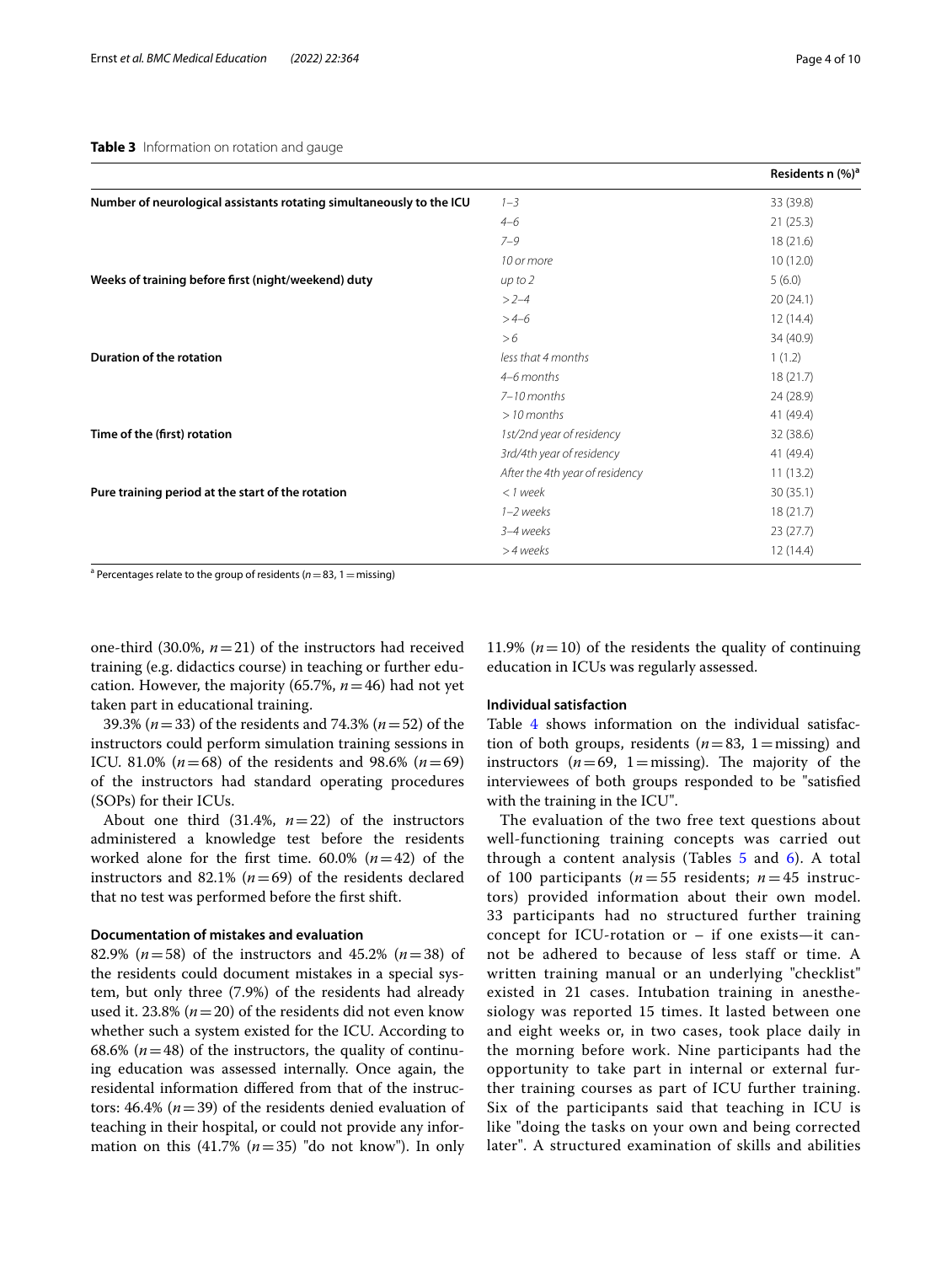## <span id="page-4-0"></span>**Table 4** Individual satisfaction

| I enjoy working in the ICU                                                                                                                                                                                                  |               | <b>Residents</b><br>$(n=83)$<br>mean $\pm$ standard<br>deviation |                          | <b>Instructors</b><br>$(n=69)$<br>mean $\pm$ standard<br>deviation | F-value (p-value) |
|-----------------------------------------------------------------------------------------------------------------------------------------------------------------------------------------------------------------------------|---------------|------------------------------------------------------------------|--------------------------|--------------------------------------------------------------------|-------------------|
|                                                                                                                                                                                                                             |               | 0.90                                                             | 4.62                     | 0.81                                                               | 8.12 (.005)       |
| I enjoy working as a clinical educator                                                                                                                                                                                      |               | ÷,                                                               | 4.75                     | 0.50                                                               |                   |
| I am satisfied with the training in the ICU                                                                                                                                                                                 | 3.67          | 0.95                                                             | 3.58                     | 1.06                                                               | n. s              |
| I can easily combine work in the ICU with my private life                                                                                                                                                                   | 3.05          | 1.13                                                             | $\overline{\phantom{a}}$ | $\overline{\phantom{a}}$                                           |                   |
| My supervisors show me appreciation                                                                                                                                                                                         | 4.01          | 0.86                                                             | 4.18                     | 0.88                                                               | n. s              |
| There is a good working atmosphere in the ICU                                                                                                                                                                               | 3.89          | 1.00                                                             | 4.13                     | 0.81                                                               | n. s              |
| I feel ethically burdened by the work in the ICU                                                                                                                                                                            | 3.20          | 1.30                                                             | 3.60                     | 1.12                                                               | 4.14(.044)        |
| I feel psychologically burdened by the work in the ICU                                                                                                                                                                      | 3.25          | 1.27                                                             | 3.66                     | 1.03                                                               | 4.44 (.037)       |
| I feel physically stressed by the work in the ICU                                                                                                                                                                           | 2.88          | 1.15                                                             | 3.63                     | 1.10                                                               | 16.56 (.000)      |
| I feel sufficiently trained for the activities in the ICU. / After the training period, residents<br>are sufficiently trained for work in the ICU                                                                           | 3.33          | 1.11                                                             | 3.58                     | 0.99                                                               | n. s              |
| I feel safe during activities such as the placement of central venous catheters, intubation,<br>etc. / Activities such as the placement of central venous catheters, intubation etc. are<br>safely mastered by the resident | 3.43          | 1.17                                                             | 3.88                     | 0.98                                                               | 6.46(012)         |
| It is always possible for me/the resident to ask a specialist for advice and/or help                                                                                                                                        | 3.99          | 1.06                                                             | 4.81                     | 0.47                                                               | n. s              |
| My supervisors support my work as an educator                                                                                                                                                                               | $\frac{1}{2}$ | $\overline{\phantom{a}}$                                         | 3.88                     | 0.91                                                               |                   |
| I feel sufficiently trained in making ethically difficult decisions                                                                                                                                                         | 3.11          | 0.90                                                             |                          |                                                                    |                   |
| I am afraid of doing something wrong at work in the ICU                                                                                                                                                                     | 2.60          | 1.15                                                             |                          |                                                                    |                   |
| When working with critically ill patients, I am afraid to make mistakes                                                                                                                                                     | 2.51          | 1.08                                                             |                          |                                                                    |                   |
| I have already made mistakes at work that could have been avoided by better training                                                                                                                                        | 3.45          | 1.00                                                             |                          |                                                                    |                   |
| I would like to have a permanent contact person who provides me with professional sup-<br>port during the rotation in the ICU                                                                                               | 3.98          | 1.17                                                             |                          |                                                                    |                   |
| I dare to speak openly about grievances in my ICU                                                                                                                                                                           | 3.87          | 0.78                                                             | Ĭ.                       |                                                                    |                   |
| I/Residents have the opportunity to actively participate in the continuing education in<br>the ICU                                                                                                                          | 3.54          | 0.98                                                             | 3.78                     | 0.97                                                               | n. s              |
| Formal feedback is regularly given during rotation in the ICU                                                                                                                                                               | 2.30          | 1.23                                                             | 3.62                     | 0.96                                                               | 52.35 (.000)      |
| I would like to have regular feedback. / I regularly give the residents a structured feedback<br>for their work                                                                                                             | 1.85          | 0.69                                                             | 2.33                     | 0.92                                                               | 13.44 (.000)      |
| Length of stay or duration of ventilation in my ICU are influenced by economic factors                                                                                                                                      | 3.40          | 1.18                                                             |                          |                                                                    |                   |
| I consider an examination of the intensive care knowledge (e.g. before the first service) to<br>be useful to ensure the quality of patient care                                                                             | 3.70          | 1.12                                                             | 3.72                     | 1.15                                                               | n. s              |
| If mistakes are made at work, these are discussed in the team and possibilities for improve- 3.30<br>ment are sought together                                                                                               |               | 1.02                                                             | 4.28                     | 0.78                                                               | 42.15 (.000)      |
| Before my rotation to the ICU, I was afraid of the confrontation with critically ill patients                                                                                                                               | 2.38          | 1.24                                                             |                          |                                                                    |                   |
| I would like to have a better education as a clinical educator                                                                                                                                                              |               | ÷                                                                | 2.85                     | 1.25                                                               |                   |

Some statements were evaluated only by the representatives of one group

The sum value of the items that were determined to both groups served as level for satisfaction of the neurological medical training (residents: 3.34±0.54; instructors:  $3.79 \pm 0.41$ )

The internal consistency of those items was examined and showed a good Cronbach's alpha>0.780 for both groups

The statements were evaluated on the basis of a Likert scale (1 = "Do not agree at all",  $2$  = "Rather not agree",  $3$  = "Neutral",  $4$  = "Rather agree",  $5$  = "Fully agree") Results of ANOVA are given with F- and *p*-value (n. s. = non significant)

by an experienced specialist was reported three times. Other kinds of teaching were: internal mentoring system  $(n=1,$  feedback interviews  $(n=3)$ , case seminars  $(n=2)$  or simulation training  $(n=2)$ .

## **Discussion**

The results of our survey show well-known problems that are not specifc to neurointensive medicine but to numerous residency programs: the increasing concentration of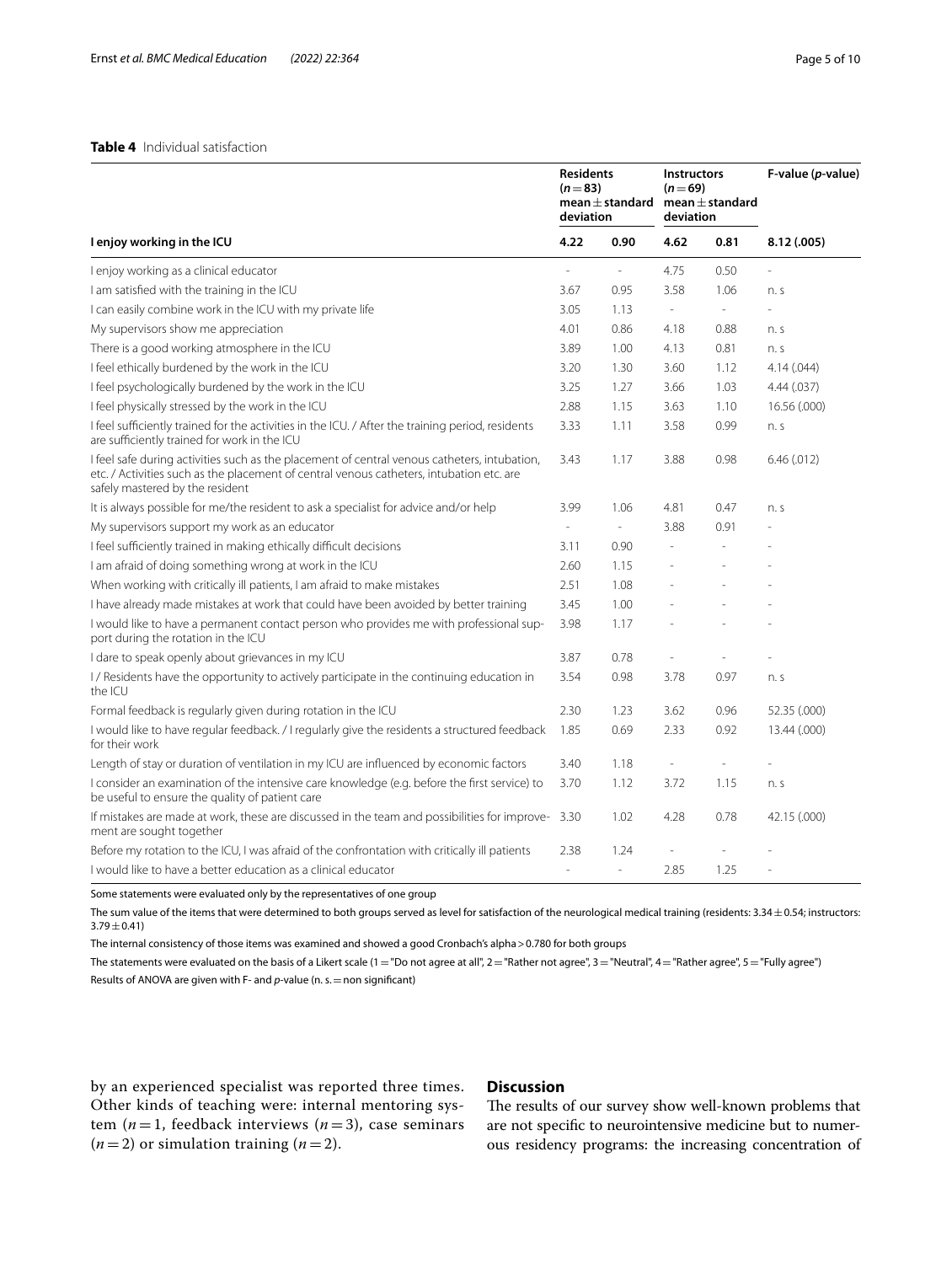<span id="page-5-0"></span>**Table 5** Existing well-functioning training concepts on ICUs

| Does your clinic have a well-functioning concept of intensive medical training? Please describe it briefly                                                                             | Number n (%) <sup>a</sup> |
|----------------------------------------------------------------------------------------------------------------------------------------------------------------------------------------|---------------------------|
| No structured further training concept or not feasible due to lack of time or personnel (e.g. "There is no clearly standardized concept available")                                    | 33 (32.7)                 |
| Written training manual or "checklist" available (e.g. "Self-created document of the educator to be checked off by the resident")                                                      | 21(20.8)                  |
| Intubation training in in-house anesthesiology (e.g. "daily airway management in anesthesiology" or "anesthesiology hospitation<br>before starting")                                   | 15(14.9)                  |
| Clinic-internal or external advanced and further training (e.g. "Integration in advanced training courses in intensive care medicine")                                                 | 9(8.9)                    |
| "Trial and error" concept (e.g. "the concept is to just do it and be corrected")                                                                                                       | 6(5.9)                    |
| Structured examination of knowledge by an experienced specialist or senior physician (e.g."in discussions it is checked where<br>there are deficiencies and the training is adjusted") | 3(2.9)                    |
| Simulation training (e.g. "Three afternoons per year in the simulation center (), simulation of neurological clinical pictures, including<br>anesthesiological hands-on-teaching")     | 2(2.9)                    |
| Regular feedback sessions (3 mentions), Case seminars (2 mentions), Internal hospital mentoring system (1 mention)                                                                     | (< 3)                     |

a In some cases several mentions within one free text; Percentages relate to all responses (*n*=101)

<span id="page-5-1"></span>

|  |  | Table 6 Proposals for the improvement of intensive care training |  |  |
|--|--|------------------------------------------------------------------|--|--|
|--|--|------------------------------------------------------------------|--|--|

| How can further education at the ICU be promoted?                                                                                                                                                                                                                                                     | Number n (%) <sup>a</sup> |
|-------------------------------------------------------------------------------------------------------------------------------------------------------------------------------------------------------------------------------------------------------------------------------------------------------|---------------------------|
| More time/personnel/resources for continuing education (both self-study and teaching through continuing education) as well as<br>restructuring of the personnel situation (e.g. "fewer patients for working specialists to ensure better continuing education" or: "no<br>parallel responsibilities") | 48 (44.0)                 |
| Establishment of internal and external training and further education, support of e.g. congress participation (e.g. "regular internal<br>further education" or: "Resident doctors should design their own further education")                                                                         | 34 (31.2)                 |
| Improved/structured/longer familiarization training, creation of written templates/SOPs/logbooks (e.g. "fixed, several months' famil-<br>iarization training)                                                                                                                                         | 33 (30.3)                 |
| Rotation to other departments, intubation training in anaesthesia (e.g. "Rotation to the anaesthesiological clinic to learn how to<br>intubate")                                                                                                                                                      | 26(23.9)                  |
| Fixed contact persons, specialist physician standard (e.g. "fixed specialist physician contact persons (for residents)" or: "continuous<br>specialist physician presence at the ICU")                                                                                                                 | 21(19.3)                  |
| More interdisciplinarity, cooperation with other departments, common visits (e.g. "regular interdisciplinary visits and case discus-<br>sions")                                                                                                                                                       | 16(14.7)                  |
| Regular feedback meetings, structured supervision, debriefing of difficult / stressful situations (e.g. "regular, structured feedback" or:<br>"consultation after stressful situations (preferably moderated)")                                                                                       | 14(1.8)                   |
| Regular simulation training, training on equipment (e.g. "regular training of practical skills" or: " (simulation) training of critical<br>situations")                                                                                                                                               | 13(11.9)                  |
| Structured knowledge check, e.g. before the official capacity (e.g. "obligatory knowledge check after the initial training")                                                                                                                                                                          | 9(8.3)                    |
| Single entries: Establishment of a purely neurological ITS (3 denominations), connection with German Society for Neurology (DGN),<br>German Society for Neurological Intensive Care Medicine (DGNI), German Medical Association or similar (2 mentions)                                               | (< 3)                     |

<sup>a</sup> In some cases several mentions within one free text; percentages relate to all responses (*n* = 109)

work with less time required for practical training at the patient's bedside [\[8](#page-8-7)]. A large proportion of working time is spent on documentation and non-medical tasks [[12](#page-8-11)]. Knowledge is mainly acquired through self-study mostly in leisure time  $[8]$  $[8]$  $[8]$ . This is a general problem far beyond the national borders. Unfortunately, there are few similar studies that allow comparisons between diferent countries.

The list of neurointensive care wards in Germany is in line with the number conducted by Busse et al. [[6\]](#page-8-5). The response rate of 59,8% was higher than expected considering the narrow inclusion criteria. Because a few larger clinics had multiple physicians participating, these clinics may be slightly overrepresented in the results. It is also possible that the participation rate was higher among motivated physicians (both because they are particularly satisfed or dissatisfed with their previous working conditions). Because recruitment in some cases depended on the assistance of the chief physicians, they had some infuence on the selection of participants.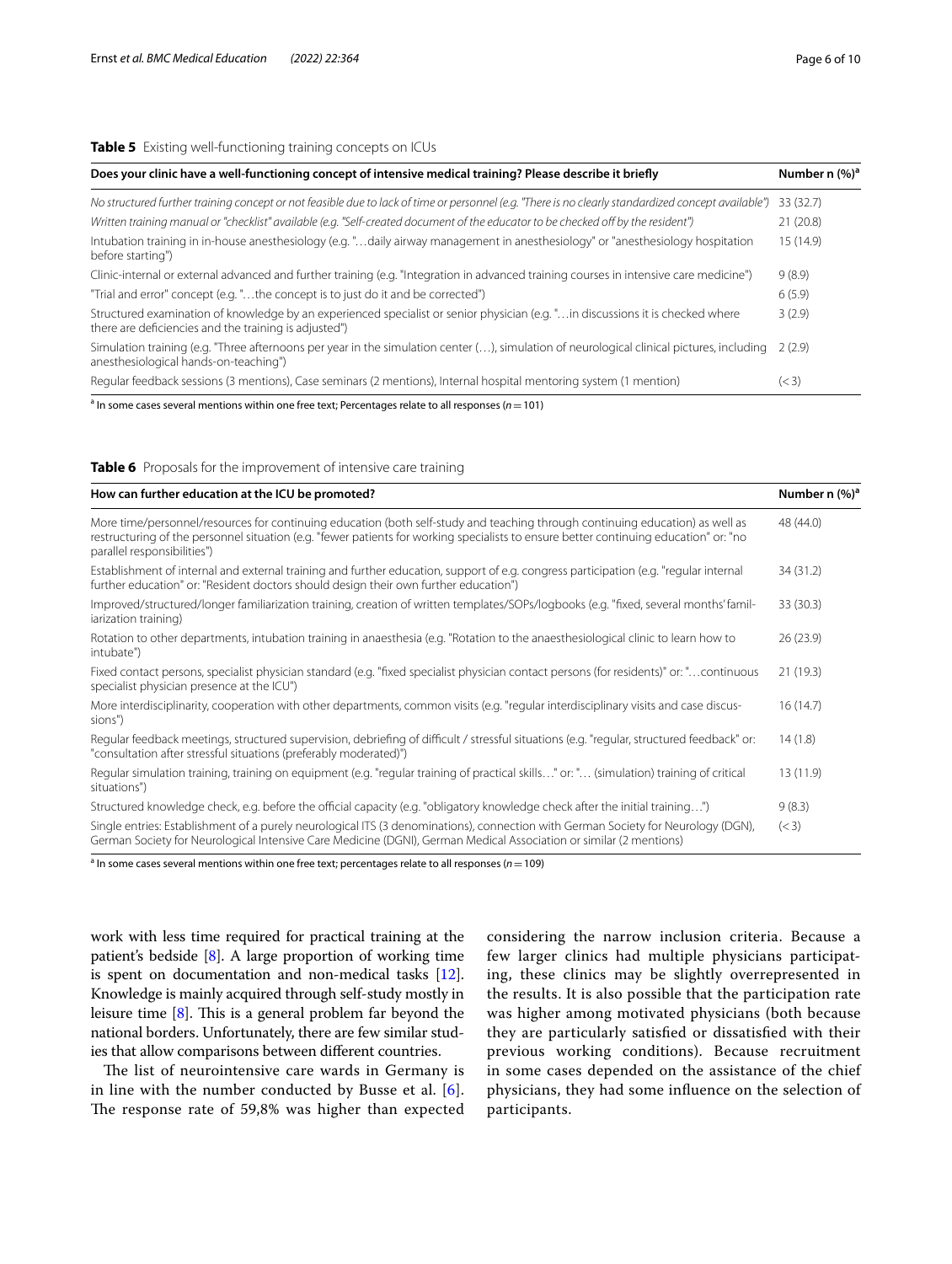Based on our results, we can identify some key points that can be used to improve training in neurointensive care and guide curriculum development.

## **Training period**

A sufficiently long and sensibly structured training period is of great importance for successful education in intensive care medicine  $[13, 14]$  $[13, 14]$  $[13, 14]$  $[13, 14]$  $[13, 14]$ . In reality, unfortunately, this time usually lasts less than a week. Many hospitals use an internship in anesthesiology to practice techniques like anaesthesia and airway-management.

Many residents asked for a standardized, written training concept. Answers of instructors and residents diverged. This indicates, that training concepts as well as SOPs often exist but are not regularly used and practiced.

## **Ongoing training**

Despite the additional workload, the residents long for regular seminars on ICU content and are willing to prepare them individually. In the USA, regular participation in seminars is fxed in the Program Requirements of the United Council for Neurological Subspecialties (UCNS) [[15\]](#page-9-2). In Germany, a duty of further training only exists after passing the specialist examination  $[16]$  $[16]$  $[16]$ . In order to promote teaching and research, participation in continuing education courses, seminars and congresses must also be supported for residents in general.

## **Curriculum requirements**

In the USA, various authorities have already called for an ICU curriculum with defned training goals. Such a curriculum could relieve the burden on the teachers, since they would not have to design. Simultaneously, educational standards would be defned [\[17](#page-9-4)]. Due to the variability of the residency programs, such a curriculum must defne specifc goals and allow interpretation at the same time [[8\]](#page-8-7).

## **Feedback**

Feedback on clinical performance is essential for the learning success of residents [[18\]](#page-9-5) and for creating an active learning environment [\[19\]](#page-9-6). It enhances the selfconfidence of residents in difficult clinical situations and helps them to evaluate their training as being of higher quality [\[19–](#page-9-6)[21\]](#page-9-7).

Despite the high demand of the residents for further training interviews, the training logbook only requires one formal feedback interview per year during the fveyear neurological residency. Regarding the short period

of rotation to ICU, the feedback interview rarely takes place during that time. In the USA, at least during the two-year neurointensive fellowship, semi-annual feedback sessions are planned [\[15\]](#page-9-2).

The regular receipt of feedback is generally positively evaluated by residents  $[21-23]$  $[21-23]$  $[21-23]$ , but at the same time feedback is rarely actively requested [[21](#page-9-7)]. Teachers also see feedback as an essential component of good continuing education, but often assess the need for it as less than it actually is. This is also indicated by the significant difference in the response behavior of our study participants regarding the questions of whether feedback is regularly given or mistakes are discussed. Furthermore, there is often a reluctance to express (constructive) criticism in order not to unsettle or ofend employees. Feedback in a short and non-specifc form should be preferred [[21](#page-9-7), [23\]](#page-9-8). It must be required for an integral part of clinical teaching.

## **Simulation training**

The benefit of simulation training as a teaching method for residents has already been proven in numerous studies  $[24, 25]$  $[24, 25]$  $[24, 25]$  $[24, 25]$ . It helps to increase the safety and efficacy of procedures, e.g. resuscitation or thrombolysis in acute ischemic stroke [[26](#page-9-11), [27\]](#page-9-12). Additionally, not only theoretical knowledge but also conversation with patients, colleagues and staff can be increased  $[22, 28-30]$  $[22, 28-30]$  $[22, 28-30]$  $[22, 28-30]$ . Participants in our study believe their participation in simulations are extremely efective and attribute a great infuence on their further training.

To reducing anxiety, simulation training has also been used in other projects to improve the self-confdence of residents and to improve the work-life balance, job satisfaction and the working atmosphere  $[14, 27, 29]$  $[14, 27, 29]$  $[14, 27, 29]$  $[14, 27, 29]$  $[14, 27, 29]$  $[14, 27, 29]$  $[14, 27, 29]$ . These are extremely important aspects for improving work in neurointensive medicine. Interest and attraction of work leads to retaining employees in the long term.

Our data shows that the teaching method "simulation" is already established in some hospitals, but many residents are not able to participate during their rotation because it is performed too rarely. Furthermore, it can be assumed that no further training units exist beyond obligatory resuscitation training.

Neurointensive medicine is a feld with deep roots in other areas of medicine, such as neurosurgery, anaesthesiology and internal medicine. Many of the participants are asking for interdisciplinary teaching and, if possible, interdisciplinary rounds and case discussions regularly. In the UCNS Fellowship Program, interdisciplinary work is also considered a component of the program [[15](#page-9-2)].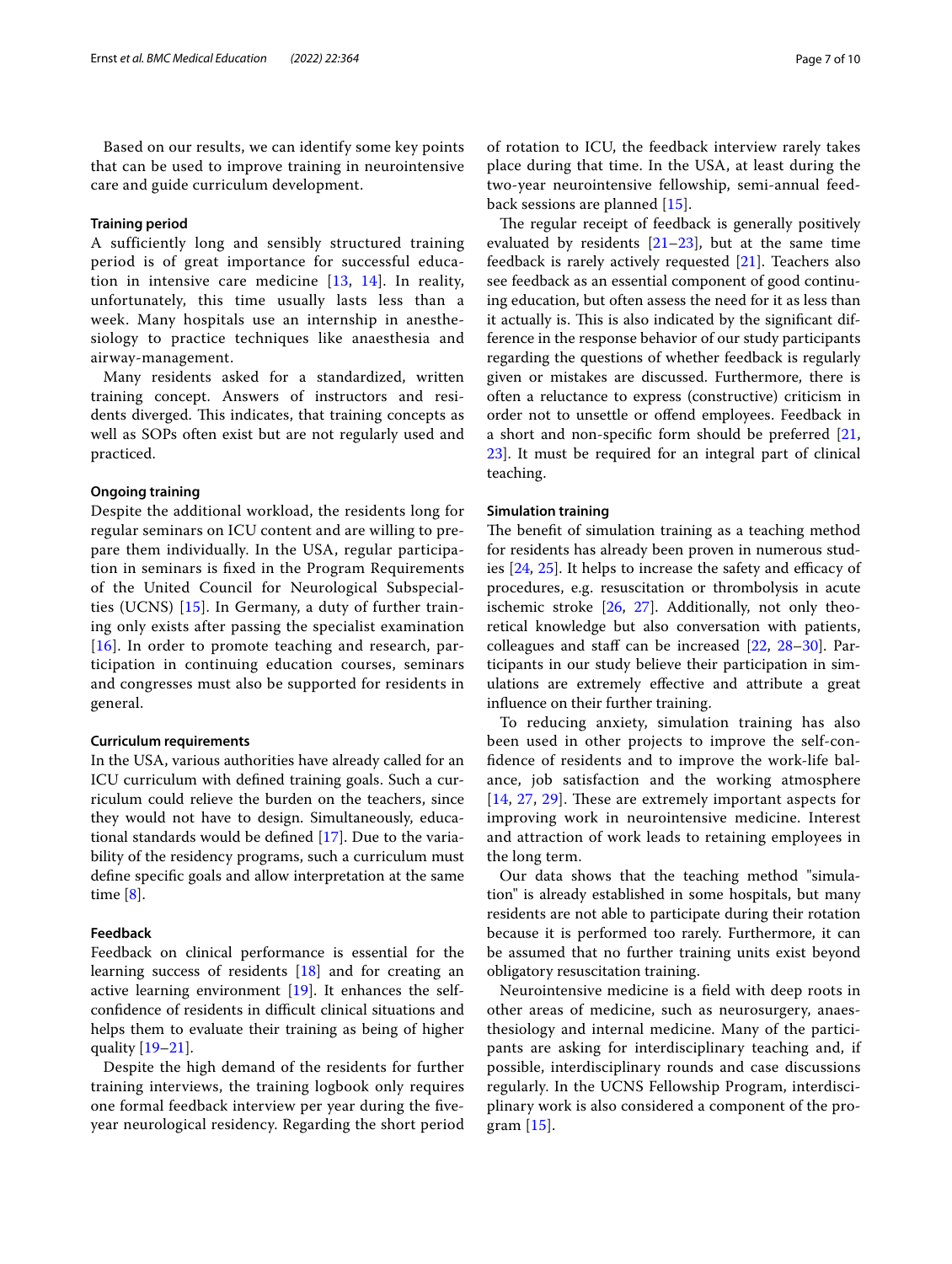## **Internal evaluation of the programs**

Many of the participating residents did not know whether their internal ICU training has ever been evaluated. The advantages of such an evaluation are obvious. It goes along with a higher satisfaction of the residents and a better educational atmosphere  $[14]$  $[14]$ . The professional societies in the USA and many European countries have already recognized this importance and demand a systematic quality assessment of the programs [[7,](#page-8-6) [15](#page-9-2)]. As long as this has not yet been widely implemented by a higher authority, instructors and residents are called upon to commit themselves to in-house teaching evaluation.

## **Examinations**

The same applies to knowledge checks during the further training period, which is advocated in Europe by the European Union of Medical Specialists (UEMS), for example [\[7](#page-8-6)]. Such reviews have already been evaluated by residents in several studies as a positive learning-factor. Moreover, it is known that examinations have a positive infuence on learning success ("assessment drives learning") [\[14](#page-9-1), [31,](#page-9-17) [32](#page-9-18)]. At the same time, such examinations should also be taken with caution, since they can be accompanied by an increased workload, especially if they take place too frequently and too extensively [[31\]](#page-9-17).

#### **Requirements for the instructors**

Nearly all of the instructors of our study stated that they enjoy working as clinical trainers—even if they did not consider the conditions for continuing education at their clinic to be optimal. Planning and implementation of ICU training is rarely given its own time frame. The teaching should even be planned in addition to their regular work by senior physicians and specialists. Training in didactics had only been given to less than one third of those surveyed. Many instructors would request for feedback on their own teaching methods, even if the feedback is given by other teachers. Feedback is also useful to assess the efectiveness of one's own methods and change them if necessary [[19](#page-9-6), [33\]](#page-9-19).

For this reason, the UCNS Common Program Requirements state that clinical educators must be given "time and authority" for supervision and evaluation of teaching [\[15](#page-9-2)]. Similar requirements would be desirable in Germany, too.

#### **Change in requirements of physicians**

The generation of young physicians demands a worklife balance, adequate teaching and supervision, and a positive feedback culture  $[34]$ . This was also reflected by the residents in the interviews.

The family planning of young physicians becomes more difcult as long as no part-time working models exist (or are known to the employees) or rotations are not determined at an early stage. This may explain the conspicuously small proportion of parents among residents in our study. The increasing number of female physicians and equal partnerships will force institutions to create modern working time models and to plan defnite rotation plans [[3\]](#page-8-2).

Overall, mental health plays an increasing role in everyday work, especially in younger physicians [\[14](#page-9-1), [35,](#page-9-21) [36](#page-9-22)]. The desire for mentoring programs should be taken seriously as this was frequently mentioned in our study. Likewise, the lack of time and feedback reported by many residents should be addressed in a solutionoriented manner. It has been shown, that these factors, together with a negative learning experience, are associated with a higher incidence of depressive symptoms [[13](#page-9-0), [37\]](#page-9-23). It is necessary to support the residents as a mentor, especially in critical situations (familiarization period, frst duty, "tragic" patient cases).

## **Concepts of the professional societies**

In Germany, DGN and DGNI have taken up the topic of neurological ICU training. A logbook for intensive care rotation is currently being prepared and is expected to be published in 2022. The fact, that the capacity for the six-month intensive care rotation can rarely be guaranteed at most clinics must urgently be addressed. One solution proposed here would be a clinic-network to advertise vacancies for intensive care rotation. Further residents might carry out their rotation at another hospital without having to change their employer. In the USA, such "away electives" are already common in the neurointensive wards of other hospitals [[8\]](#page-8-7).

## **Conclusion**

The present study provides an overview of the current status of neurointensive medical training during the fve-year residency. In many cases, personnel and time resources limit the feasibility of promising concepts. Despite these limitations, the motivation of trainers and the enthusiasm of the residents for intensive care medicine is very high. Not at least due to the current pandemic, continuing education in neurointensive medical topics is increasingly important and must therefore be urgently promoted.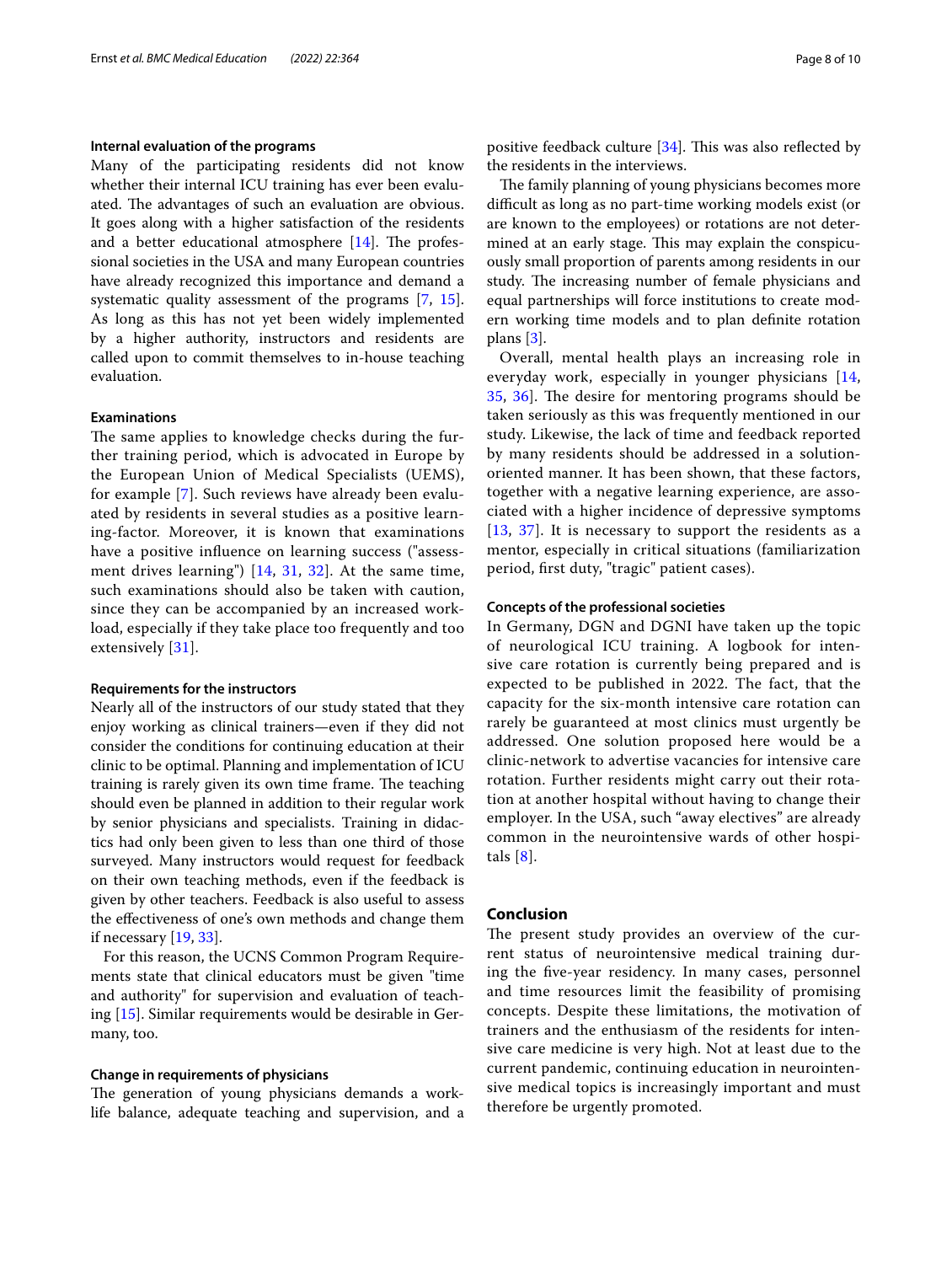#### **Based on our fndings, recommendations for action were formulated that could serve as guidelines for further development:**

- Establish an orientation period of at least two weeks; during this period, the resident should be additionally scheduled and accompanied by a specialist

- Development of a training checklist: Determine which procedures, machines and treatment occasions should be mastered after the orientation period, possibly knowledge check at the end of the orientation period

- Promote continuing education opportunities: establish regular in-clinic or inpatient continuing education courses; financially promote participation in external courses and congresses and, if necessary, allow time of for these

- Simultaneously with the induction checklist, create a curriculum that defnes what skills are to be acquired during the ICU rotation; regular review by instructor and resident to determine if these goals are being met

- Creating a feedback culture in which constructive feedback by specialists and among peers contributes to individual and team development; at least two feedback interviews in a protected setting during the rotation

- Train difcult interventions/situations on the model or in simulation: airway protection, resuscitation, conversation techniques, etc. as part of the curriculum

-Improve communication: create a platform for information about existing teaching opportunities and residency information

- Evaluate the residents' learning success e.g. by short informal knowledge checks as well as evaluation by the residents at the end of the rotation

- Teach the trainer: enable your medical staff to receive didactical training and give them time to learn

#### **Abbreviations**

NICM: Neurological intensive care medicine; ICU: Intensive care unit; NICU: Neurological intensive care unit; EAN: European Academy of Neurology; DGNI: Deutsche Gesellschaft für Neurointensiv- und Notfallmedizin (German Society for Neurointensive and Emergency Medicine); DGN: Deutsche Gesellschaft für Neurologie (German Society for Neurology).

#### **Acknowledgements**

Our special acknowledgement goes to the participating physicians, the German Society of Neurology and the Young Neurologists.

#### **Authors' contributions**

A.E., G.E. and A.B. conceptualized the study. A.E. acquired the participants. M.Z. and A.E. performed the statistical analysis. A.E. wrote the original manuscript, the revision was done by G.E., A.B. and M.Z. The author(s) read and approved the fnal manuscript.

#### **Funding**

Open Access funding enabled and organized by Projekt DEAL. This research did not receive any specific grant from funding agencies in the public, commercial, or not-for-proft sectors.

#### **Availability of data and materials**

The datasets used and/or analysed during the current study are available from the corresponding author (Ann-Kathrin Ernst) on reasonable request.

## **Declarations**

#### **Ethics approval and consent to participate**

The study and all experimental protocols were approved by the Ruhr-University of Bochum (Registration numbers: 18–6535-AMG, 18–6693-BR). Written

informed consent was obtained from all subjects. It was possible to revoke this consent at any time. All methods were carried out in accordance with relevant guidelines and regulations.

#### **Consent for publication**

All authors agree to the publication. Informed consent was obtained from all subjects for publishing their data in the manuscript.

#### **Competing interests**

All authors declare that they have no competing interests.

#### **Author details**

1 Faculty of Medicine, Ruhr-University Bochum, Universitätsstrasse 150, 44801 Bochum, Germany. <sup>2</sup> Ruhr-University Bochum, Gudrunstrasse 56, 44791 Bochum, Germany. <sup>3</sup> Faculty of Medicine, University Witten/Herdecke, Alfred-Herrhausen-Strasse 45, 58455 Witten, Germany. <sup>4</sup>Department of Neurology, Klinikum Dortmund, Beurhausstrasse 40, 44137 Dortmund, Germany.<sup>5</sup> Department of Neurology, St. Josef Hospital, Gudrunstrasse 56, 44791 Bochum, Germany.

## Received: 16 September 2021 Accepted: 3 May 2022 Published online: 12 May 2022

#### **References**

- <span id="page-8-0"></span>1. Foerch C, Misselwitz B, Sitzer M, Steinmetz H, Neumann-Haefelin T. The projected burden of stroke in the German federal state of Hesse up to the year 2050. Dtsch Arztebl. 2008;105(26):467–73.
- <span id="page-8-1"></span>2. Vonck K, Garrez I, De Herdt V, Hemelsoet D, Laureys G, Raedt R, et al. Neurological manifestations and neuro-invasive mechanisms of the severe acute respiratory syndrome coronavirus type 2. Eur J Neurol. 2020;27(8):1578–87.
- <span id="page-8-2"></span>3. Bundesärztekammer. Figures and tables on the physician statistics of Figures and tables on the physician statistics of the German Medical Association as of 31.12.2019 [in German]; 2019 [cited 19 Nov 2020]. Avail‑ able from: URL: [https://www.bundesaerztekammer.de/ueber-uns/aerzt](https://www.bundesaerztekammer.de/ueber-uns/aerztestatistik/aerztestatistik-2019/) [estatistik/aerztestatistik-2019/](https://www.bundesaerztekammer.de/ueber-uns/aerztestatistik/aerztestatistik-2019/).
- <span id="page-8-3"></span>4. Deuschl G, Müllges W. Statement intensive care medicine [in German]; 2020.000Z [cited 8 June 2020]. Available from: URL: [https://www.dgn.org/](https://www.dgn.org/rubrik-dgn/stellungnahmen-der-dgn/173-stellungnahme-intensivmedizin) [rubrik-dgn/stellungnahmen-der-dgn/173-stellungnahme-intensivmedizin.](https://www.dgn.org/rubrik-dgn/stellungnahmen-der-dgn/173-stellungnahme-intensivmedizin)
- <span id="page-8-4"></span>5. Bundesärztekammer. (Model) Advanced Training Regulations 2018 [in German]; 2020 [cited 19 Nov 2020]. Available from: URL: [https://www.](https://www.bundesaerztekammer.de/fileadmin/user_upload/downloads/pdf-Ordner/Weiterbildung/20200428-MWBO-2018.pdf) [bundesaerztekammer.de/fleadmin/user\\_upload/downloads/pdf-Ord‑](https://www.bundesaerztekammer.de/fileadmin/user_upload/downloads/pdf-Ordner/Weiterbildung/20200428-MWBO-2018.pdf) [ner/Weiterbildung/20200428-MWBO-2018.pdf](https://www.bundesaerztekammer.de/fileadmin/user_upload/downloads/pdf-Ordner/Weiterbildung/20200428-MWBO-2018.pdf).
- <span id="page-8-5"></span>6. Busse O, Hillmann S, Grond M, Neurointensivmedizin in Deutschland. Ergebnisse einer Begehung von Intensivstationen [Neurointensive care in Germany. Results of an inspection of intensive care units]. Nervenarzt. 2018;89(2):147–55.
- <span id="page-8-6"></span>7. Kleineberg NN, van der Meulen M, Franke C, Klingelhoefer L, Sauerbier A, Di Liberto G, et al. Diferences in neurology residency training programmes across Europe – a survey among the residents and research fellow section of the european academy of neurology national representatives. Eur J Neurol. 2020;27(8):1356–63.
- <span id="page-8-7"></span>8. Sheth KN, Drogan O, Manno E, Geocadin RG, Ziai W. Neurocritical care education during neurology residency: AAN survey of US program directors. Neurology. 2012;78(22):1793–6.
- <span id="page-8-8"></span>9. Dhar R, Rajajee V, Finley CA, Maas MB, James ML, Kumar AB, et al. The state of neurocritical care fellowship training and attitudes toward accreditation and certifcation: a survey of neurocritical care fellowship program directors. Front Neurol. 2017;8:548.
- <span id="page-8-9"></span>10. Deutsche Gesellschaft für Neurointensiv- und -Notfallmedizin. Verzeichnis Neurointensivstationen [cited 13 Sep 2019]. Available from: URL: [https://](https://www.dgni.de/verzeichnis-neurointensivstationen.html) [www.dgni.de/verzeichnis-neurointensivstationen.html](https://www.dgni.de/verzeichnis-neurointensivstationen.html).
- <span id="page-8-10"></span>11. Mayring, P. Qualitative content analysis: theoretical foundation, basic procedures and software solution. Klagenfurt, 2014. [http://nbn-resolving.](http://nbn-resolving.de/urn:nbn:de:0168-ssoar-395173) [de/urn:nbn:de:0168-ssoar-395173](http://nbn-resolving.de/urn:nbn:de:0168-ssoar-395173).
- <span id="page-8-11"></span>12. Biesalski AS, Franke C, Sturm D, Behncke J, Schreckenbach T, Knauß S et al. Germany-wide evaluation of continuing medical education in clinical neurology [in German]. Nervenarzt. 2018;89(12):1378–87. Available from: